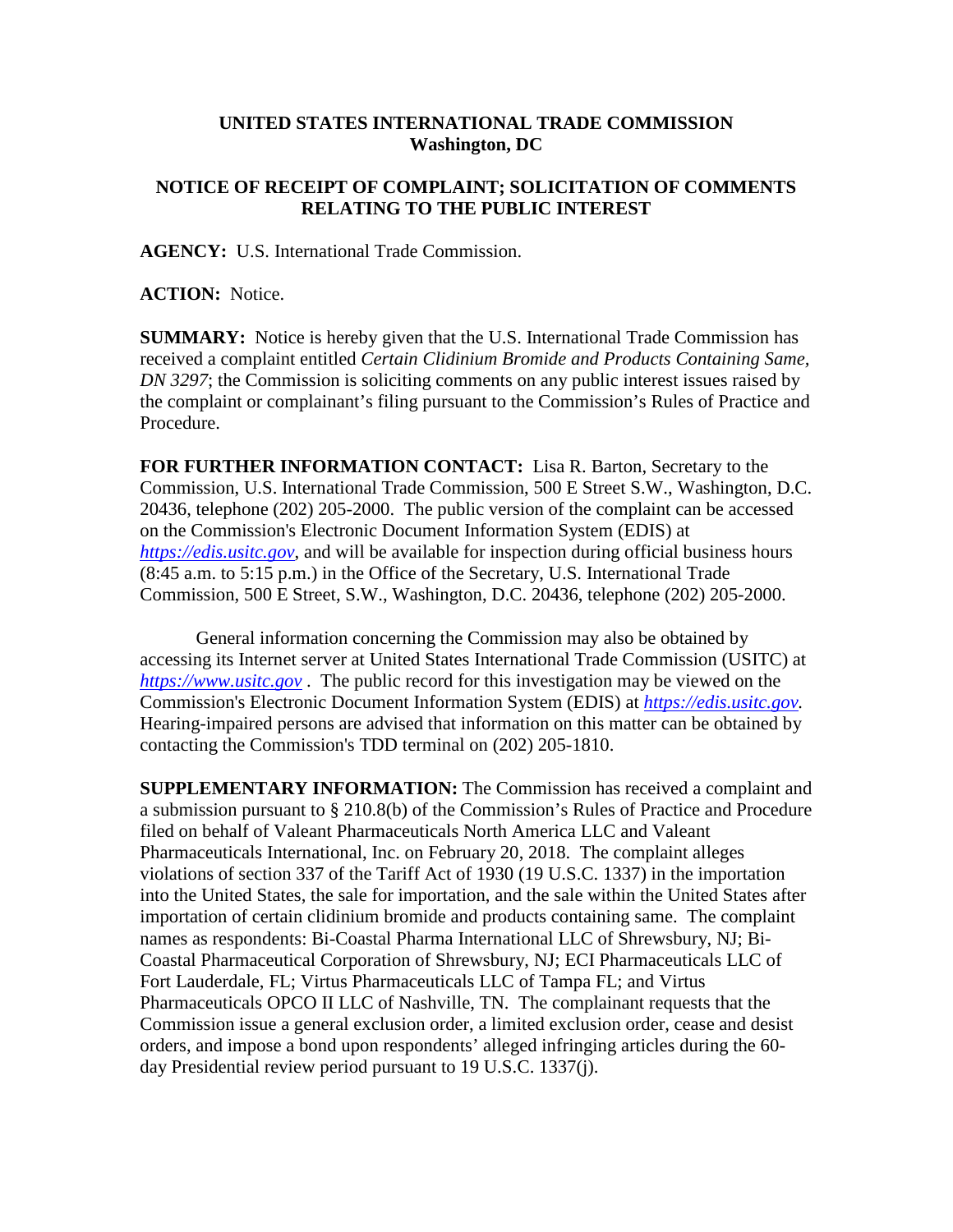Proposed respondents, other interested parties, and members of the public are invited to file comments, not to exceed five (5) pages in length, inclusive of attachments, on any public interest issues raised by the complaint or § 210.8(b) filing. Comments should address whether issuance of the relief specifically requested by the complainant in this investigation would affect the public health and welfare in the United States, competitive conditions in the United States economy, the production of like or directly competitive articles in the United States, or United States consumers.

In particular, the Commission is interested in comments that:

- (i) explain how the articles potentially subject to the requested remedial orders are used in the United States;
- (ii) identify any public health, safety, or welfare concerns in the United States relating to the requested remedial orders;
- (iii) identify like or directly competitive articles that complainant, its licensees, or third parties make in the United States which could replace the subject articles if they were to be excluded;
- (iv) indicate whether complainant, complainant's licensees, and/or third party suppliers have the capacity to replace the volume of articles potentially subject to the requested exclusion order and/or a cease and desist order within a commercially reasonable time; and
- (v) explain how the requested remedial orders would impact United States consumers.

Written submissions must be filed no later than by close of business, eight calendar days after the date of publication of this notice in the *Federal Register*. There will be further opportunities for comment on the public interest after the issuance of any final initial determination in this investigation.

Persons filing written submissions must file the original document electronically on or before the deadlines stated above and submit 8 true paper copies to the Office of the Secretary by noon the next day pursuant to  $\S 210.4(f)$  of the Commission's Rules of Practice and Procedure (19 CFR 210.4(f)). Submissions should refer to the docket number ("Docket No. 3297) in a prominent place on the cover page and/or the first page. (See Handbook for Electonic Filing Procedures, *Electronic Filing Procedures*<sup>[1](#page-1-0)</sup>). Persons with questions regarding filing should contact the Secretary (202-205-2000).

Any person desiring to submit a document to the Commission in confidence must request confidential treatment. All such requests should be directed to the Secretary to the Commission and must include a full statement of the reasons why the Commission

 $\overline{a}$ 

<span id="page-1-0"></span><sup>1</sup> Handbook for Electronic Filing Procedures: *[https://www.usitc.gov/documents/handbook\\_on\\_filing\\_procedures.pdf](https://www.usitc.gov/documents/handbook_on_filing_procedures.pdf)*